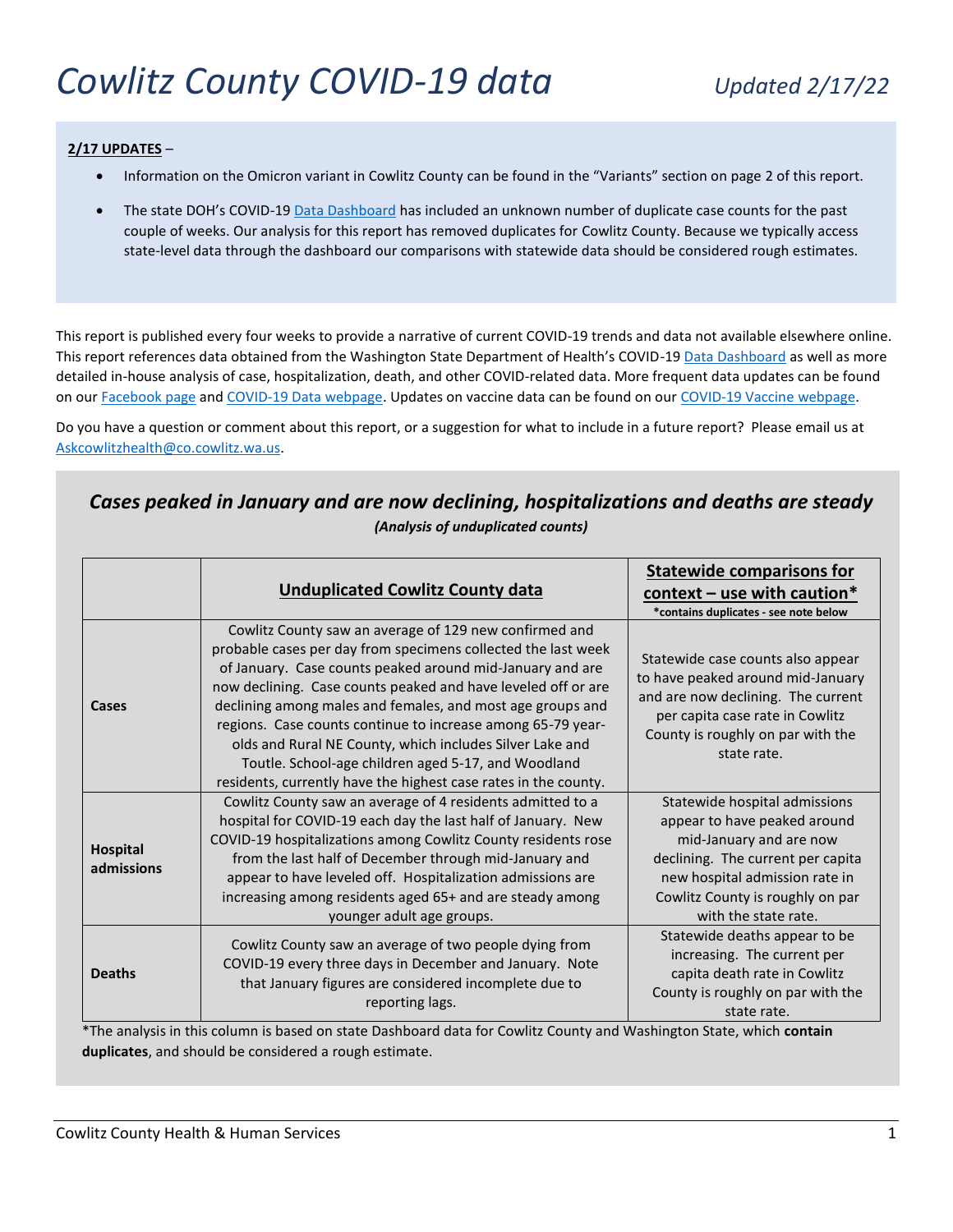# Cowlitz County COVID-19 Epidemiologic Curve

Cowlitz County's epidemiologic curve can be found on the Washington State Department of Health (state DOH) [Data Dashboard](https://www.doh.wa.gov/Emergencies/COVID19/DataDashboard) on the "Epidemiologic Curves" tab under "Cases" and "Cowlitz County". Because that dashboard currently contains duplicates, we are providing the epi curve below with duplicate counts removed.



### Active cases

COVID-19 cases are considered "active", or contagious, for 10 days after their symptom onset, or, for asymptomatic cases, 10 days after their test date. **There are currently an esimated 1,113 identified active COVID-19 cases in Cowlitz County.** This represents **1.0% (or one out of every 100)** residents. Note that these only include cases that have been identified via a COVID-19 test. Because we know that some people with COVID-19 are not tested, and cases identified with at-home tests will probably not be reported, the true number of active cases is probably higher, and possibly much higher, than this figure.

## Variants

**The new Omicron variant has been identified in Cowlitz County residents.**

- o **The latest statewide variant report has more information and can be foun[d here.](https://www.doh.wa.gov/Portals/1/Documents/1600/coronavirus/data-tables/420-316-SequencingAndVariantsReport.pdf) The true number of residents infected with the Omicron variant is much higher than what is provided in this report.** Details are provided below.
- $\triangleright$  COVID-19 tests at doctors' offices or drive-thru testing sites detect the COVID-19 virus but do not differentiate between different variants of the virus. That's why your provider may say they can't test for variants, and our public health nurses can't tell you if you've tested positive for a specific variant. If you are infected with a specific variant, advice and patient care is the same as anyone who tests positive for COVID-19.
- ▶ Determining whether a person is infected with a variant of the SARS-CoV-2 virus requires a lab to perform genomic sequencing on a collected specimen. A specimen is the fluid collected from someone's nose with a test swab. Genomic sequencing looks at the virus genes for mutations specific to the different variants. If a mutation is detected in a specimen, it means that person was infected with the corresponding variant.
- $\triangleright$  Specimens from only about 10% of cases are sent for genomic sequencing. Specimens may be chosen for sequencing if they are from a unique case, such as a younger otherwise healthy person who is hospitalized for COVID-19. This may help identify new variants that could be more transmissible or cause more severe illness. The state DOH has also begun to sequence a random sample of specimens across the state to estimate the overall prevalence of variants.
- ▶ The Centers for Disease Control and Prevention's [SARS-CoV-2 Classifications and Definitions website](https://www.cdc.gov/coronavirus/2019-ncov/variants/variant-info.html?CDC_AA_refVal=https%3A%2F%2Fwww.cdc.gov%2Fcoronavirus%2F2019-ncov%2Fcases-updates%2Fvariant-surveillance%2Fvariant-info.html) provides information on variants being tracked in the US.